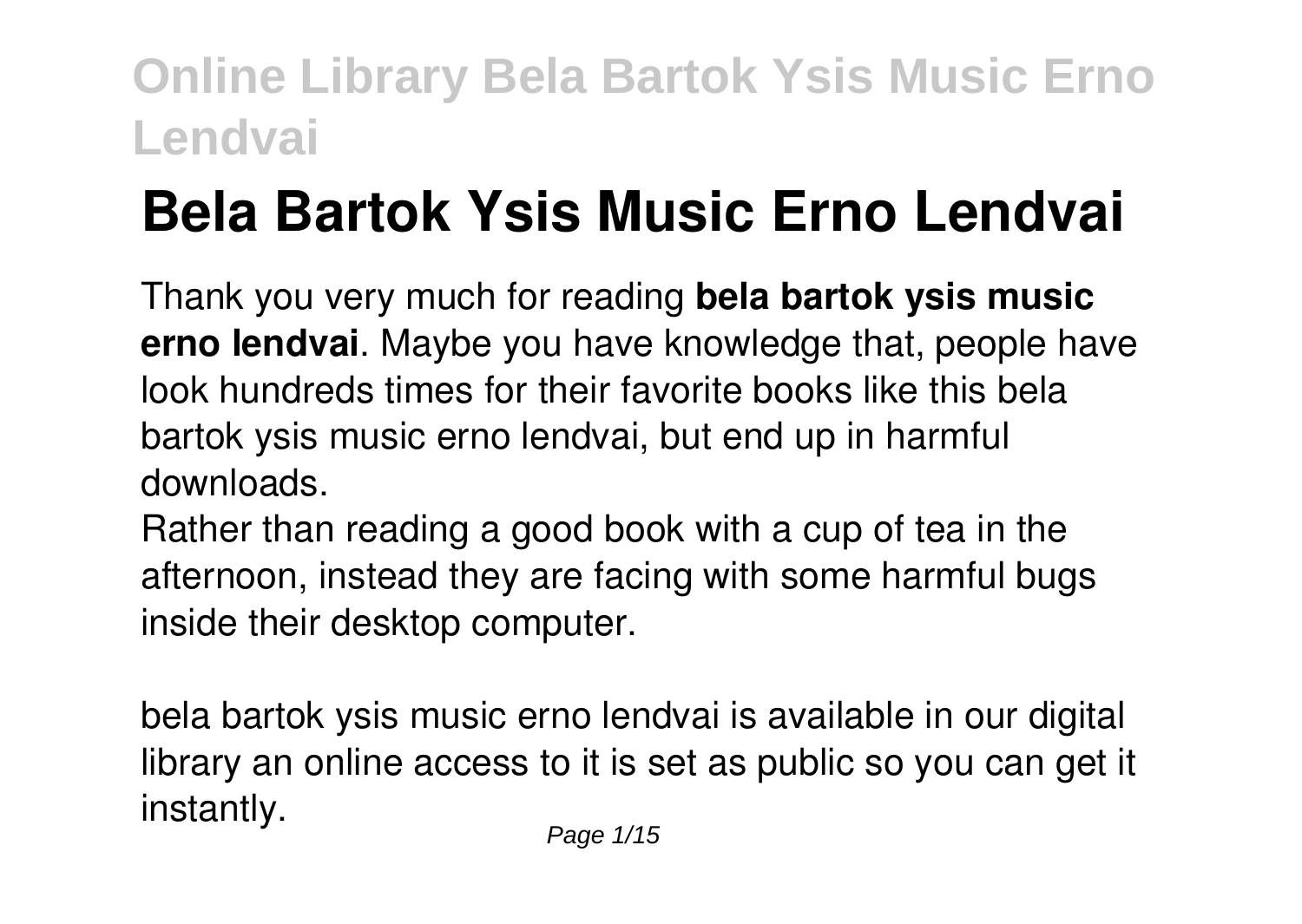Our books collection hosts in multiple locations, allowing you to get the most less latency time to download any of our books like this one.

Merely said, the bela bartok ysis music erno lendvai is universally compatible with any devices to read

*Hungarian Folk Song, Sz 42, B. Bartok, Suzuki Piano Book 2* **Bartók - For Children, Sz.42 (Complete recording) Béla Bartók - Mikrokosmos-Volume 5, Sz. 107** Bartok Bela - Mikrokosmos Book VI. [With Score] Bela Bartok's Infinite Tonality *Remembrance by Bela Bartok Alfred's Basic Piano Library Repertoire Book level 2* Béla Bartók - Mikrokosmos, selection from books 5 \u0026 6 - Marouan Benabdallah Béla Bartók - Mikrokosmos Volume IV Béla Bartók's String Quartet Page 2/15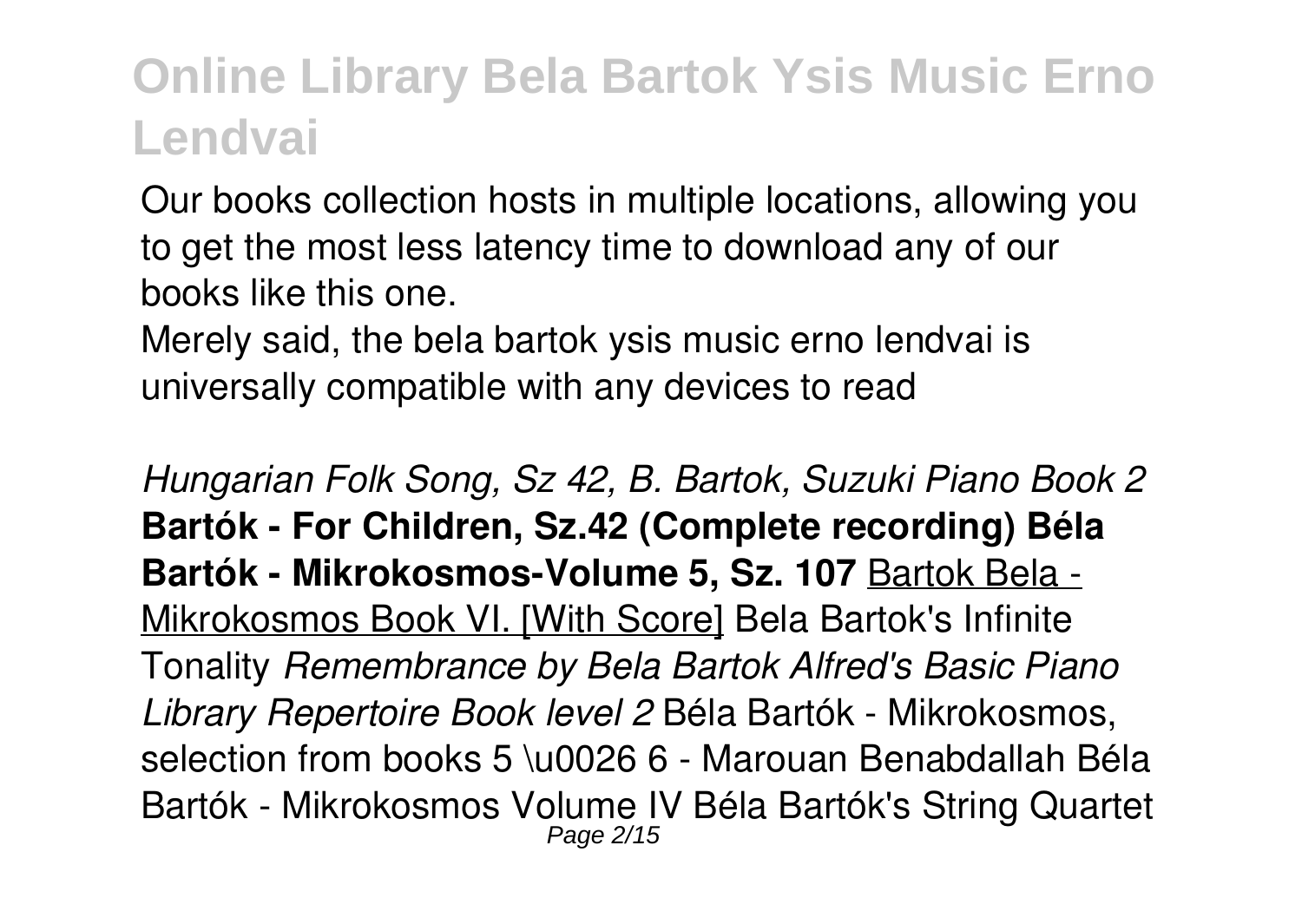N° 4: Analysis *Bartók plays Bartók Mikrokosmos Book VI (excerpts, 140-144) Bartok - Mikrokosmos (complete, with score) Teasing Song - Béla Bartók - RCM Celebration Series Book 5 Bartók: Musik für Saiteninstrumente, Schlagzeug und Celesta ? hr-Sinfonieorchester ? Orozco-Estrada* **Teasing Song (no.18 from For Children, Vol.2) by B. Bartók** Bartók: Music for Strings, Percussion and Celesta / Boulez · Berliner Philharmoniker

Bartok SonatineBéla Bartók: Romanian Folk Dances (from Hungary) Sz. 56 / BB 68 (audio + sheet music) [Thurzó] Bartók - For Children Complete, Gyerekeknek Sz.42 / New Mastering (Century's recording : Géza Anda) Bartók plays Bartók Six Dances in Bulgarian Rhythm (from \"Mikrokosmos\") *Evening in the Country by Béla Bartók* **Béla** Page 3/15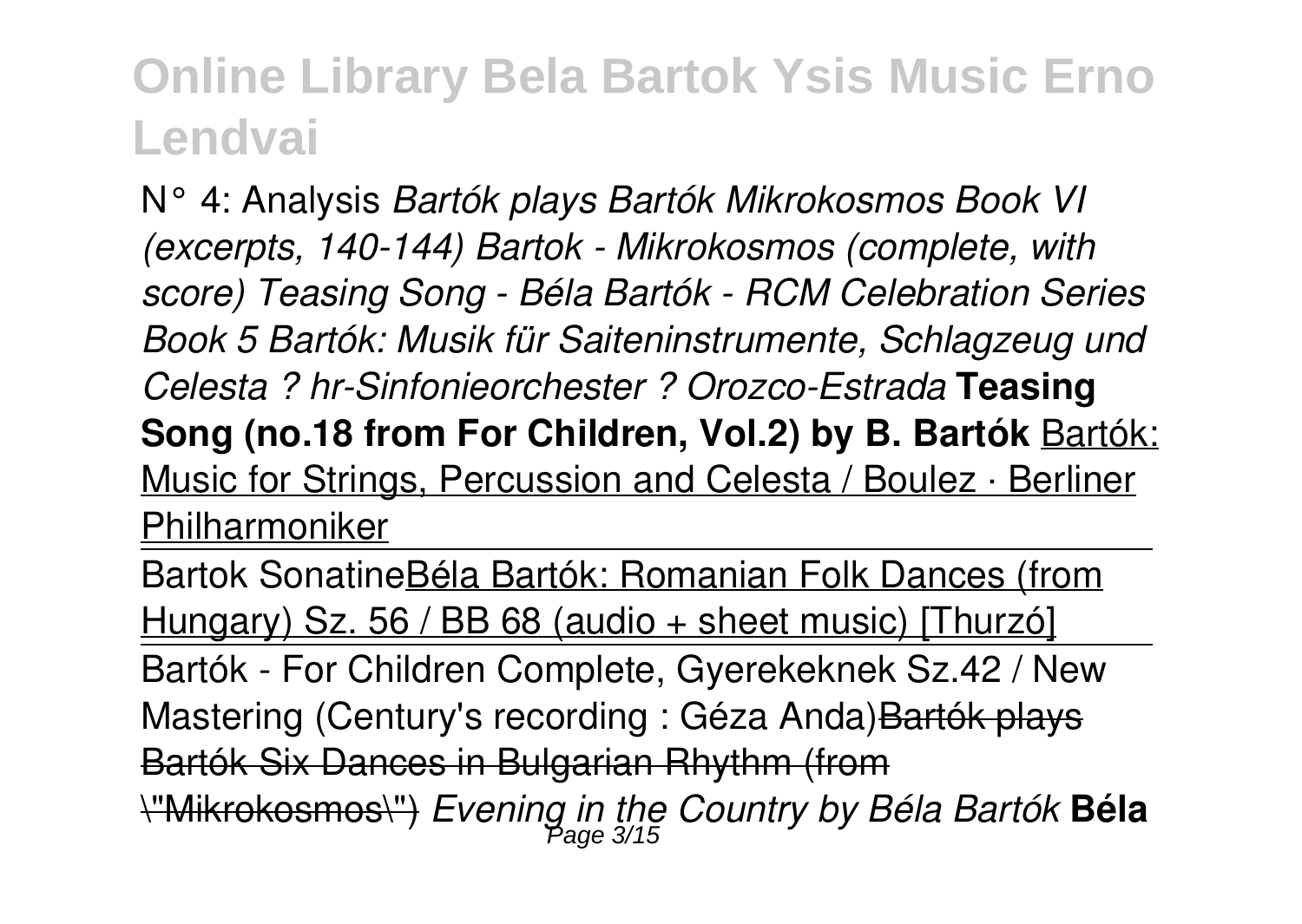**Bartók - Mikrokosmos - Volume 2 (Audio + Piano Score) Béla Bartók: Ten Pieces for Children** Bartók's Pitch Axis *Bela Bartok: Microcosmos, Book 4 - No.102, Harmonics.1/2 Play Time (Follow the Leader), from For Children, Book I (Bela Bartok) Music for Strings, Percussion and Celesta / Béla Bartók / Vasily Petrenko / Oslo Philharmonic*

Fugue Subject from the First Movement of Bela Bartok's 'Music for Strings, Percussion and Celesta'

How Composers use Fibonacci Numbers \u0026 Golden Ratio | Composing with Fibonacci

Béla Bartók plays Bartók \"For Children\"*Bartok's Allegro Barbaro with Barbara Nissman* Bela Bartok Ysis Music Erno In what would have been Astor Piazzolla's 100th birthday year, the Britten Sinfonia celebrates the rhythm of the dance,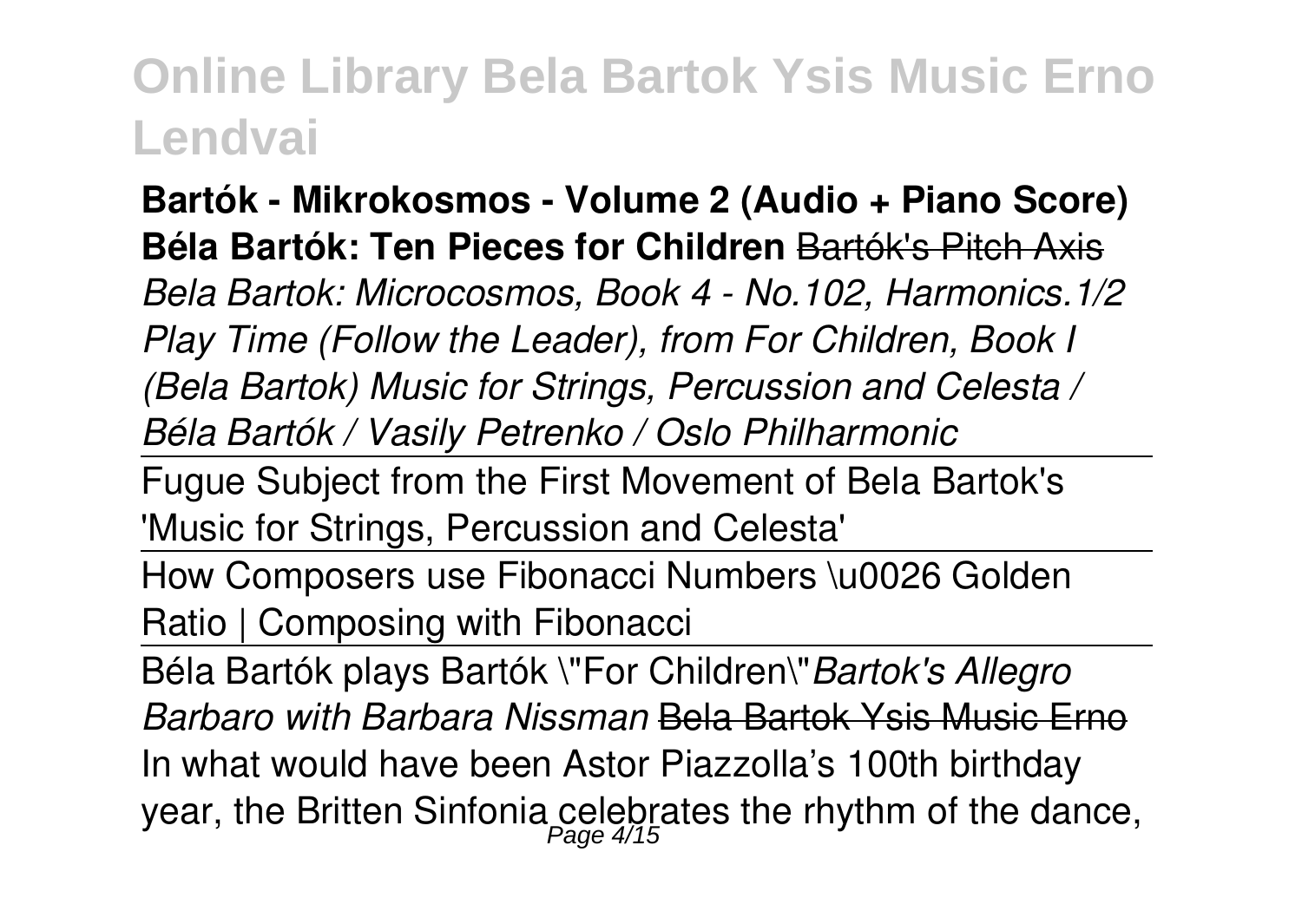from spicy tango to gypsy folk music. Show more Presented by Georgia Mann ...

Includes entries for maps and atlases.

The basic principles of progression and the means by which tonality is established in Bartók's music remain problematical to many theorists. Elliott Antokoletz here demonstrates that the remarkable continuity of style in Bartók's evolution is founded upon an all-encompassing system of pitch relations Page 5/15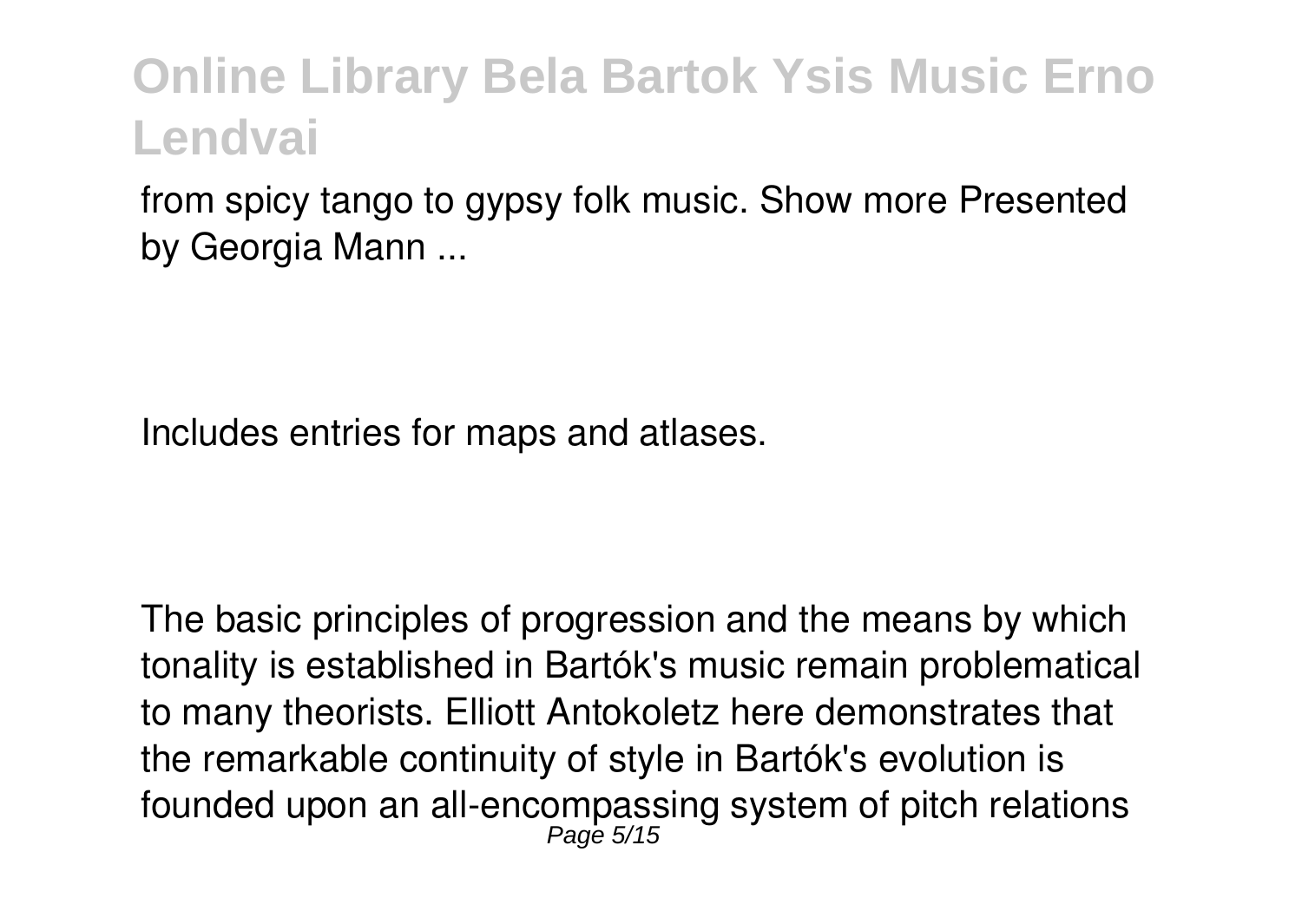in which one can draw together the diverse pitch formations in his music under one unified set of principles.

Reveals the wide-ranging influence of American jazz on German discussions of music, race, and culture in the early twentieth century

Music theorists have long believed that 19th-century triadic progressions idiomatically extend the diatonic syntax of 18thcentury classical tonality, and have accordingly unified the two repertories under a single mode of representation. Poststructuralist musicologists have challenged this belief, Page 6/15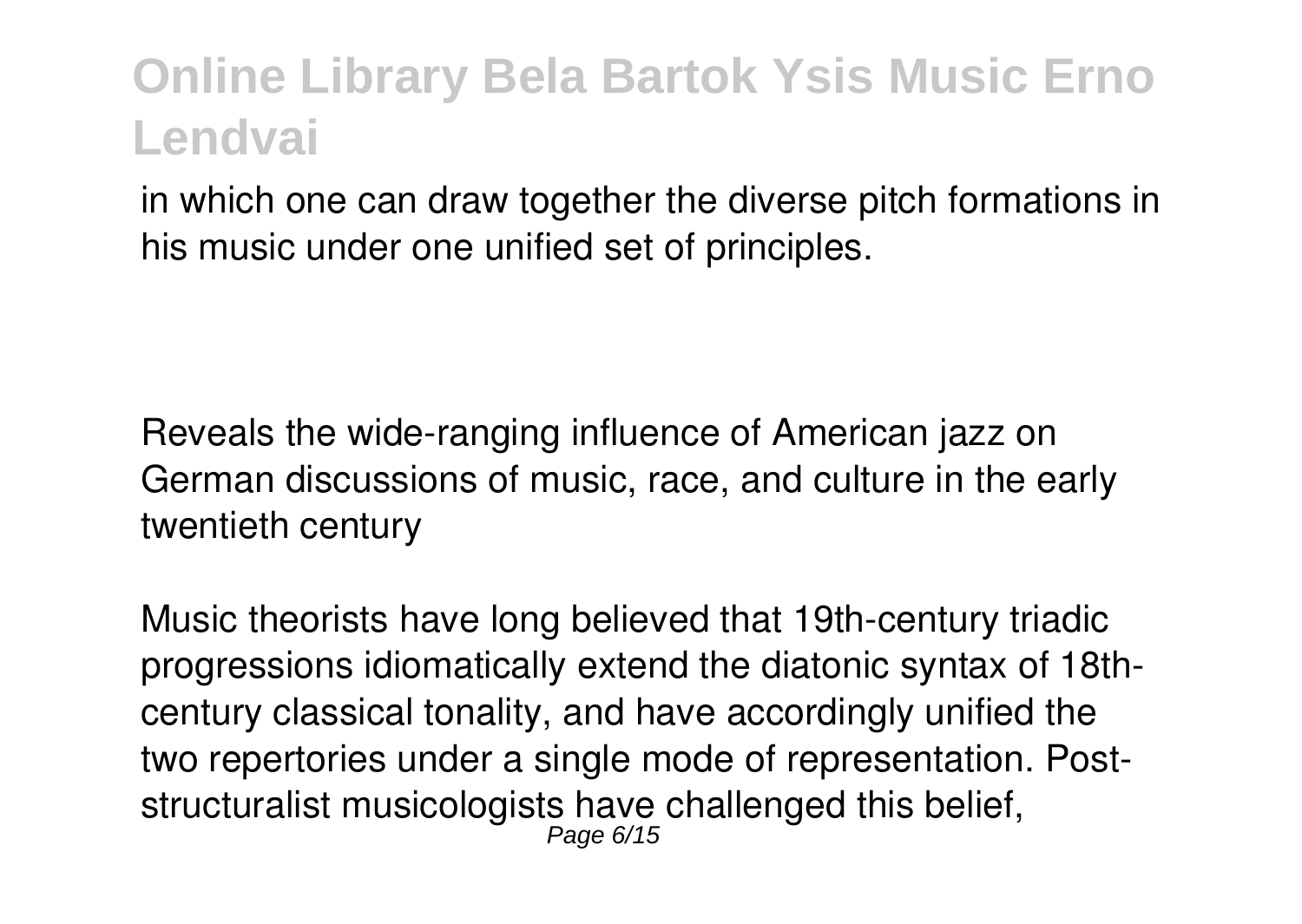advancing the view that many romantic triadic progressions exceed the reach of classical syntax and are mobilized as the result of a transgressive, anti-syntactic impulse. In Audacious Euphony, author Richard Cohn takes both of these views to task, arguing that romantic harmony operates under syntactic principles distinct from those that underlie classical tonality, but no less susceptible to systematic definition. Charting this alternative triadic syntax, Cohn reconceives what consonant triads are, and how they relate to one another. In doing so, he shows that major and minor triads have two distinct natures: one based on their acoustic properties, and the other on their ability to voice-lead smoothly to each other in the chromatic universe. Whereas their acoustic nature underlies the diatonic tonality of the classical tradition, their voice-leading properties Page 7/15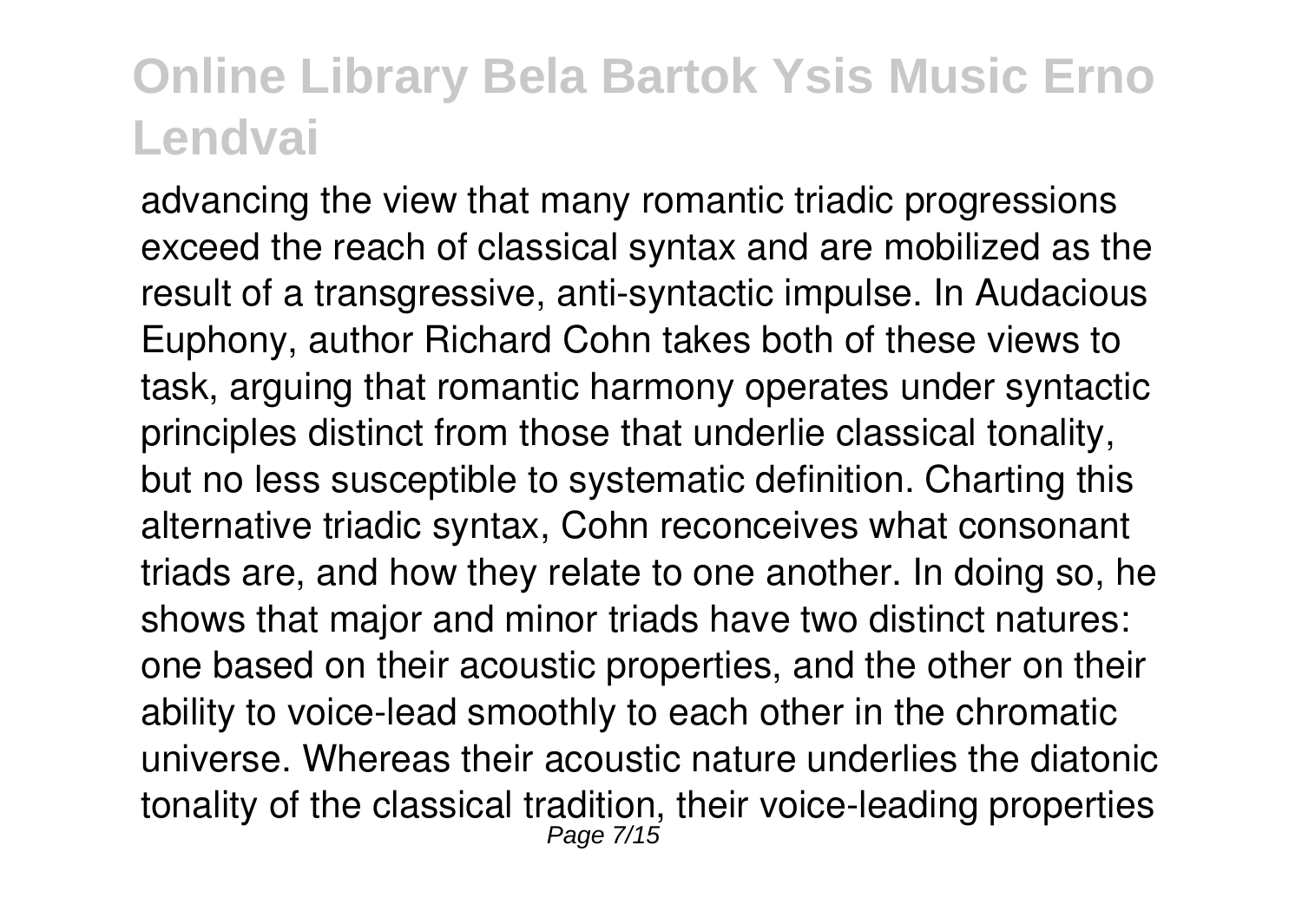are optimized by the pan-triadic progressions characteristic of the 19th century. Audacious Euphony develops a set of interrelated maps that organize intuitions about triadic proximity as seen through the lens of voice-leading proximity, using various geometries related to the 19th-century Tonnetz. This model leads to cogent analyses both of particular compositions and of historical trends across the long nineteenth century. Essential reading for music theorists, Audacious Euphony is also a valuable resource for music historians, performers and composers.

This is the first book-length examination of Bartók's 1911 opera Duke Bluebeard's Castle, one of the twentieth century's enduring operatic works. Writing in an engaging style,<br>Page 8/15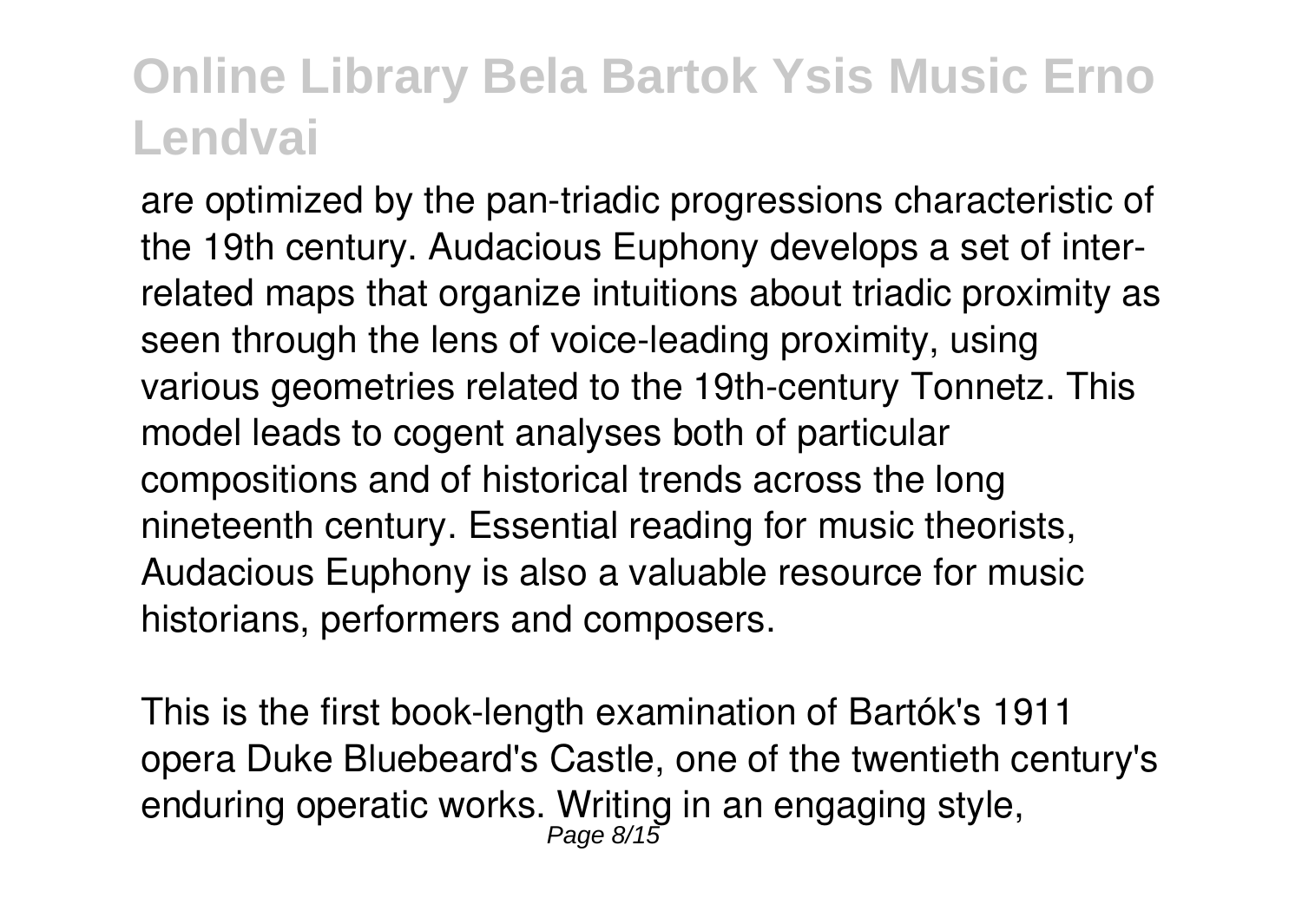Leafstedt adopts an interdisciplinary approach to the opera by introducing, in addition to music-dramatic analysis, a number of topics that are new to the field of Bartók studies. These new areas of critical and scholarly terrain include a detailed literary study of the libretto and a gender-focused analysis of the opera's female character, Judith. Leafstedt begins with a short introductory chapter that places Duke Bluebeard's Castle within the context of Bartók's early composing career, his discovery of folk music, and its impact on his later work. The book goes on to explore the composition's troubled history, its failure to win two early Hungarian opera competitions, and the three versions of the ending that resulted, discussed here in depth for the first time. The core of the book is devoted to the musical and dramatic Page 9/15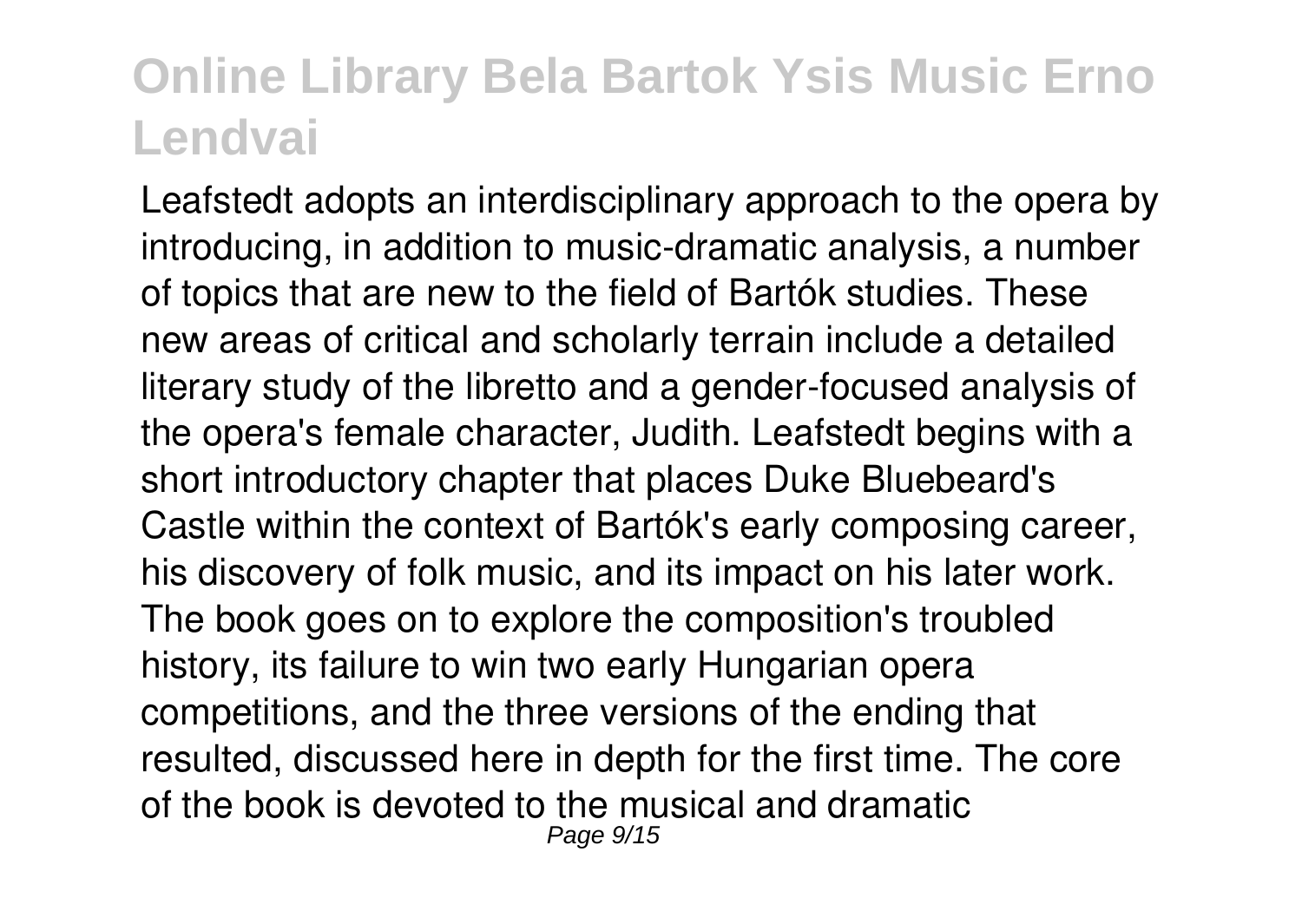organization of the opera and offers an analysis of the seven individual door scenes, including a detailed analysis of scene six, the "lake of tears" scene, illustrating the work's complex tonal organization and dramatic structure. A separate chapter places this darkly psychological version of the Bluebeard story within the broader context of European history and literature. Throughout the book, Leafstedt draws on original Hungarian source material, much of it newly translated by the author and available here for the first time in English, and he includes a generous selection of musical examples. Inside Bluebeard's Castle is an ideal starting point for research in twentieth-century music, Hungarian cultural history, and opera studies, as well as an invaluable guide for anyone interested in Bartók's only opera. Page 10/15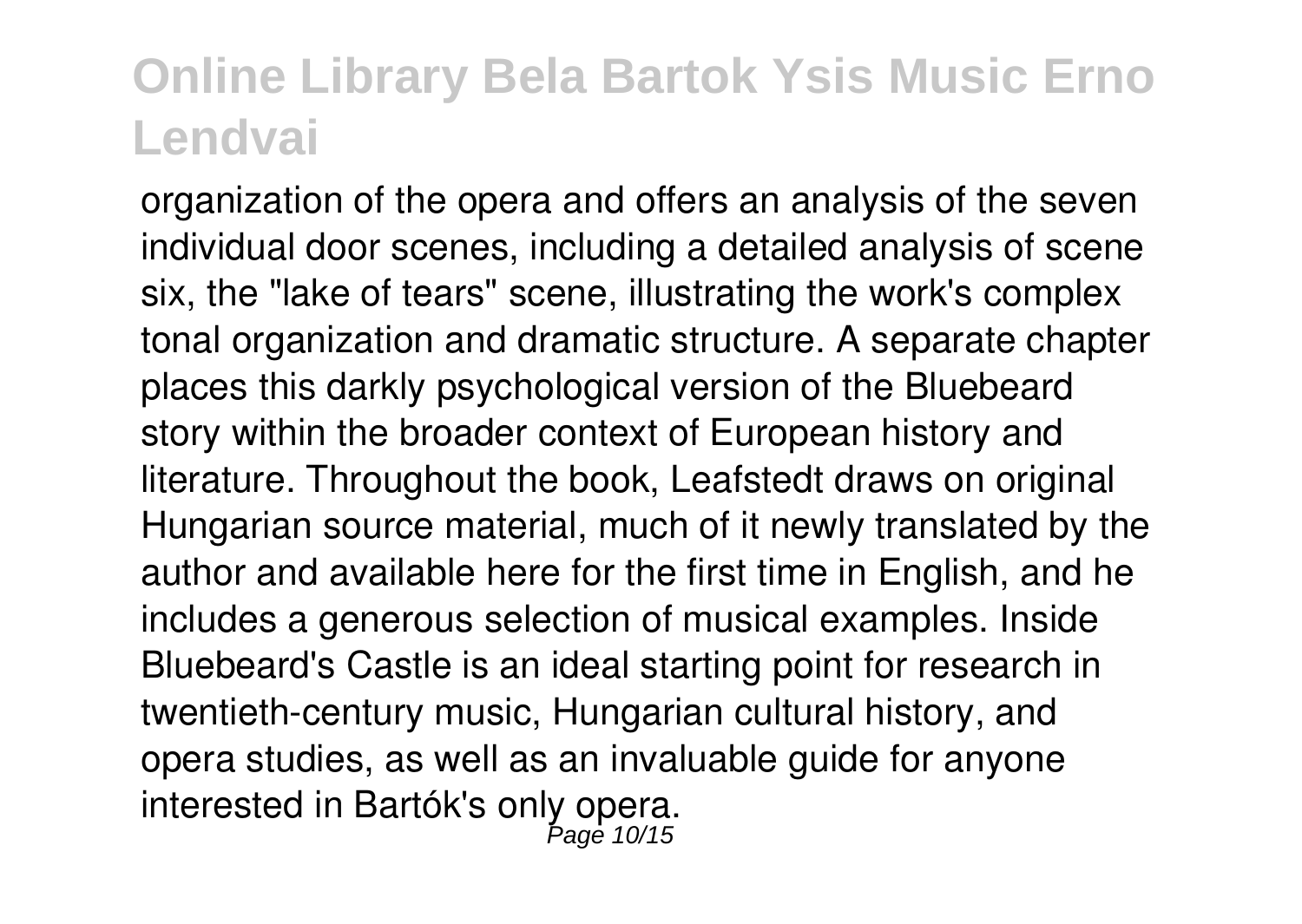Catastrophe and Utopia studies the biographical trajectories, intellectual agendas, and major accomplishments of select Jewish intellectuals during the age of Nazism, and the partly simultaneous, partly subsequent period of incipient Stalinization. By focusing on the relatively underexplored region of Central and Eastern Europe – which was the primary centre of Jewish life prior to the Holocaust, served as the main setting of the Nazi genocide, but also had notable communities of survivors – the volume offers significant contributions to a European Jewish intellectual history of the twentieth century. Approaching specific historical experiences in their diverse local contexts, the twelve case studies explore how Jewish intellectuals responded to the unprecedented<br>Page 11/15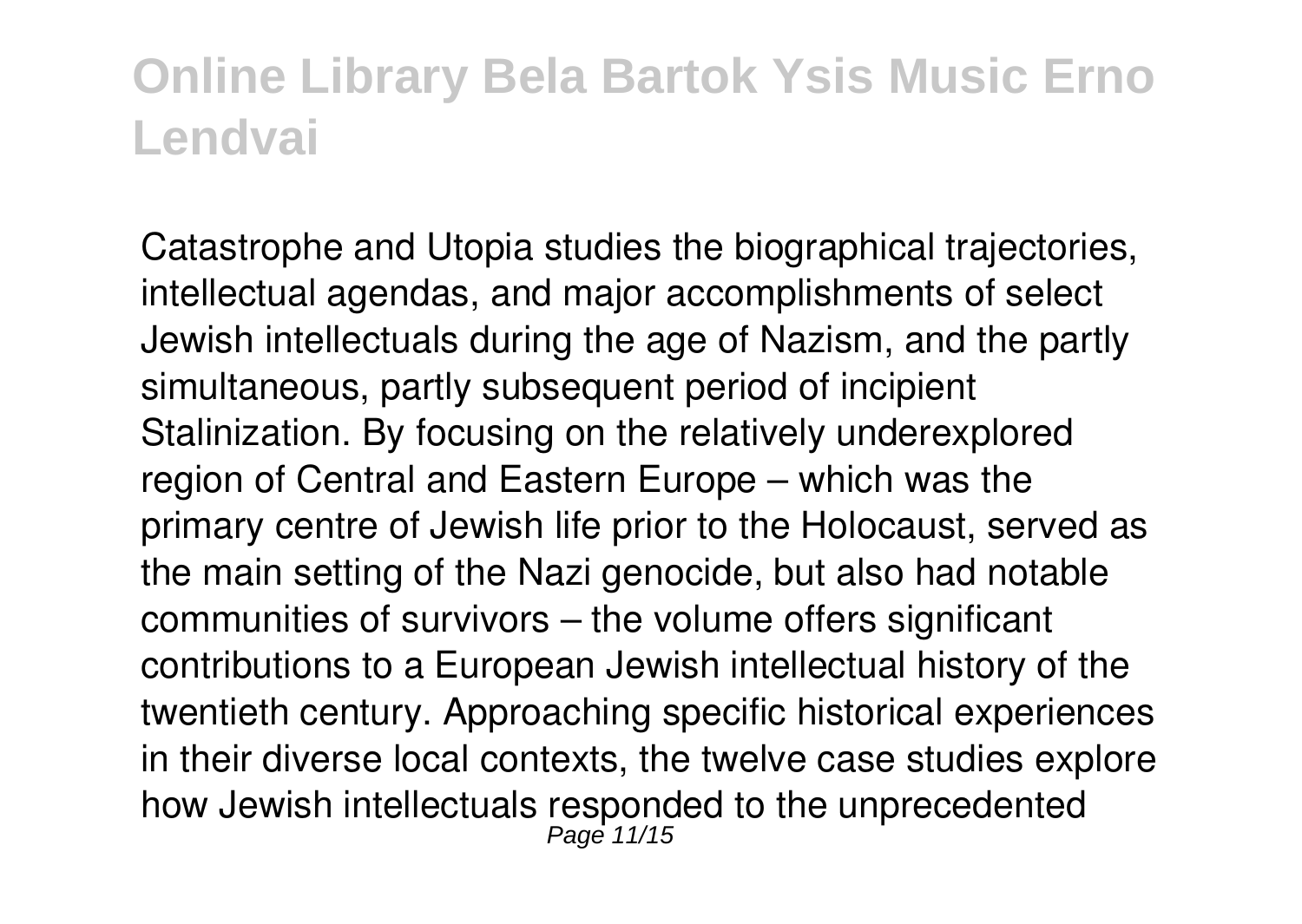catastrophe, how they renegotiated their utopian commitments and how the complex relationship between the two evolved over time. They analyze proximate Jewish reactions to the most abysmal discontinuity represented by the Judeocide while also revealing more subtle lines of continuity in Jewish thinking. Ferenc Laczó is assistant professor in History at Maastricht University and Joachim von Puttkamer is professor of Eastern European History at Friedrich Schiller University Jena and director of the Imre Kertész Kolleg.

Film music often tells us how to feel, but it also guides us how Page 12/15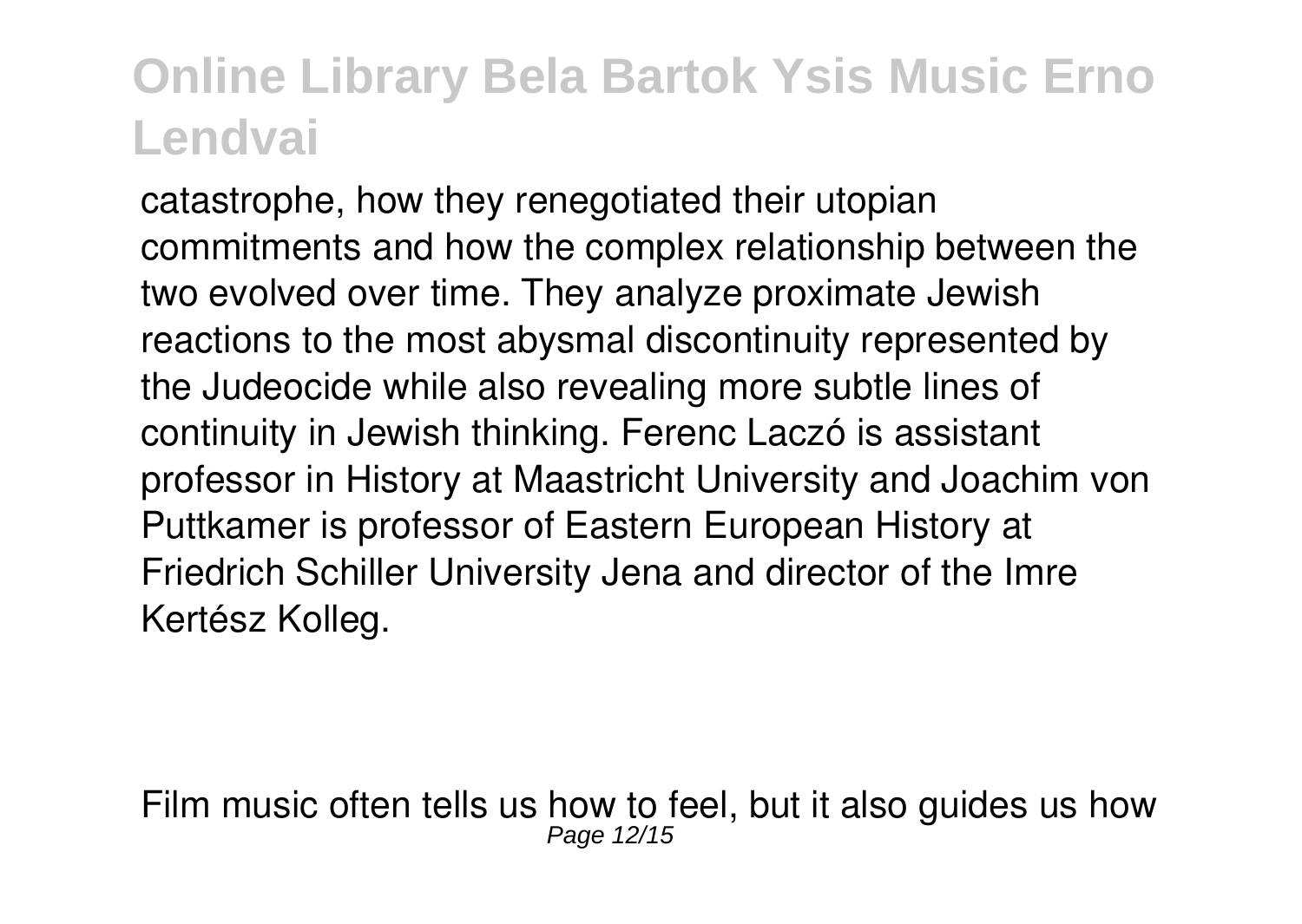to hear. Filmgoing is an intensely musical experience, one in which the soundtrack structures our interpretations and steers our emotions. Hollywood Harmony explores the inner workings of film music, bringing together tools from music theory, musicology, and music psychology in this first ever book-length analytical study of this culturally central repertoire. Harmony, and especially chromaticism, is emblematic of the "film music sound," and it is often used to evoke that most cinematic of feelings-wonder. To help parse this familiar but complex musical style, Hollywood Harmony offers a first-of-its kind introduction to neo-Riemannian theory, a recently developed and versatile method of understanding music as a dynamic and transformational process, rather than a series of inert notes on a page. This application of neo-<br> $_{Page 13/15}^{Page 13/15}$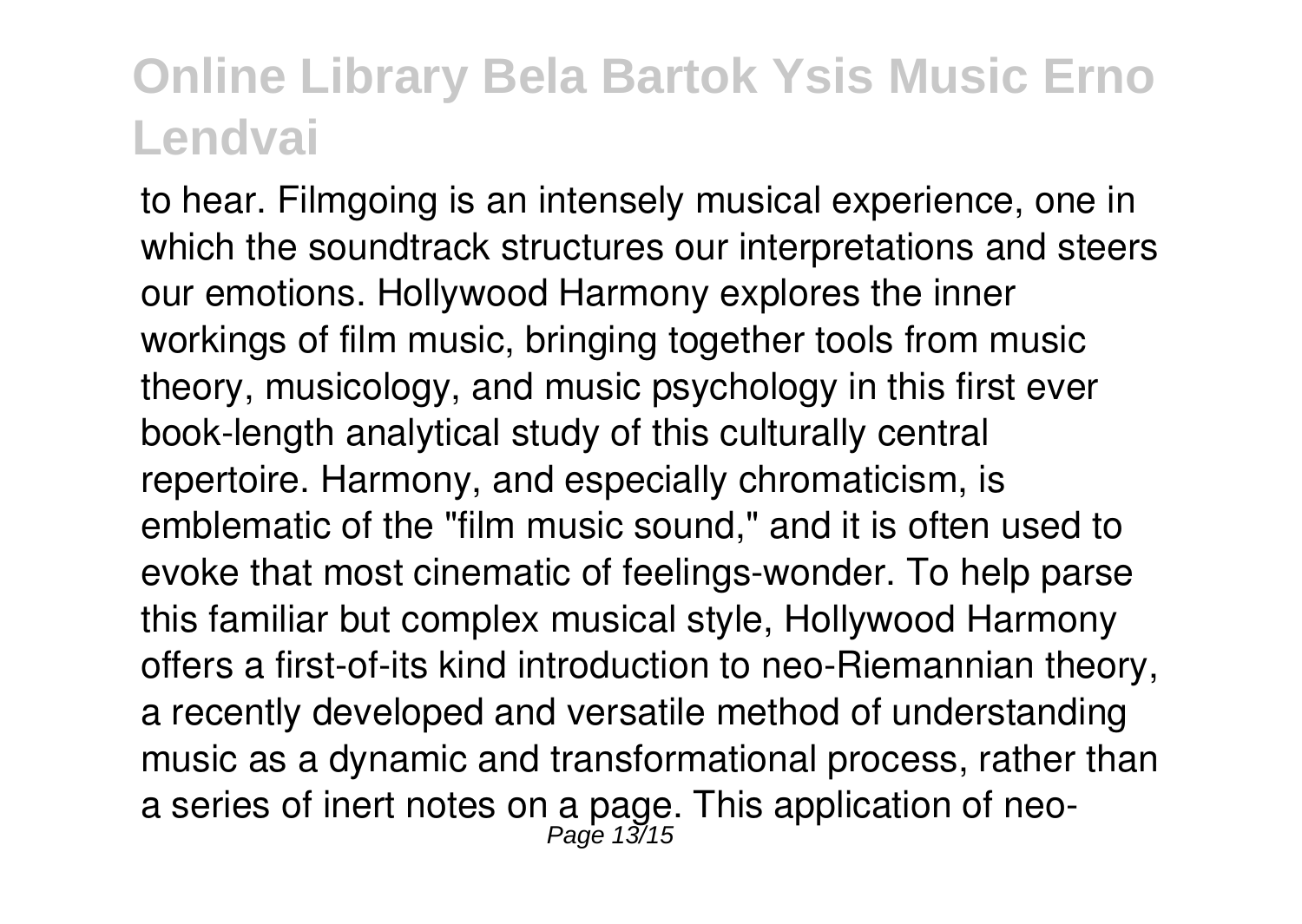Riemannian theory to film music is perfect way in for curious newcomers, while also constituting significant scholarly contribution to the larger discipline of music theory. Author Frank Lehman draws from his extensive knowledge of cinematic history with case-studies that range from classics of Golden Age Hollywood to massive contemporary franchises to obscure cult-films. Special emphasis is placed on scores for major blockbusters such as Lord of the Rings, Star Wars, and Inception. With over a hundred meticulously transcribed music examples and more than two hundred individual movies discussed, Hollywood Harmony will fascinate any fan of film and music.